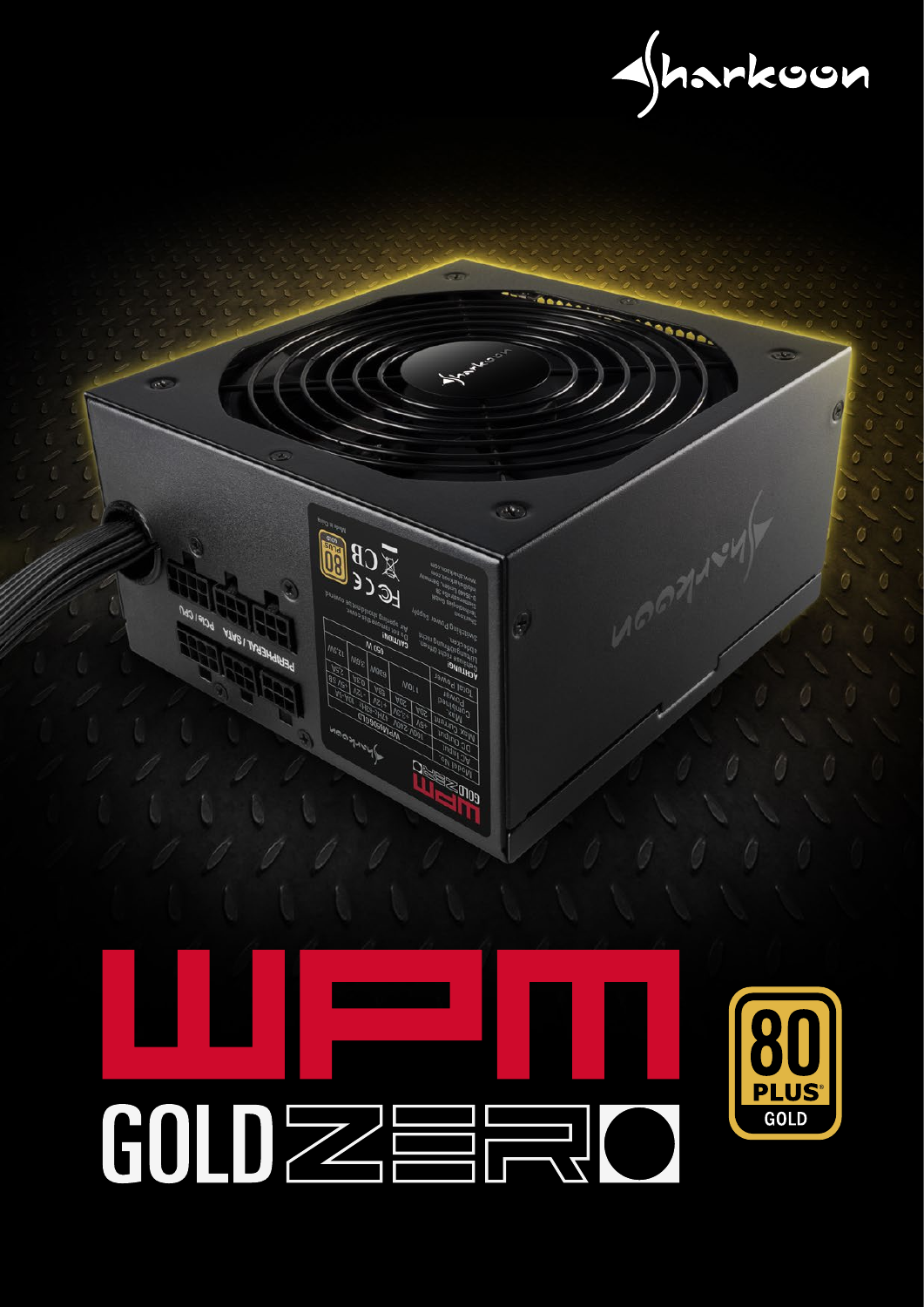

#### **80 PLUS GOLD CERTIFIED**

The WPM Gold ZERO is certified 80 PLUS Gold, achieving at least 90 % efficiency at 50 % load as well as 87 % efficiency at 20 % and 100 % load.

## **RYZEN READY AND SEMI-MODULAR**

To keep the inside of the PC case neat and tidy, the cables can be installed according to individual requirements. Only the ATX cable and the 4+4-pin CPU cable, which are both always needed, are permanently attached to the power supply. Even power-hungry systems like RYZEN can be powered without an adapter thanks to the second 4+4-pin CPU cable.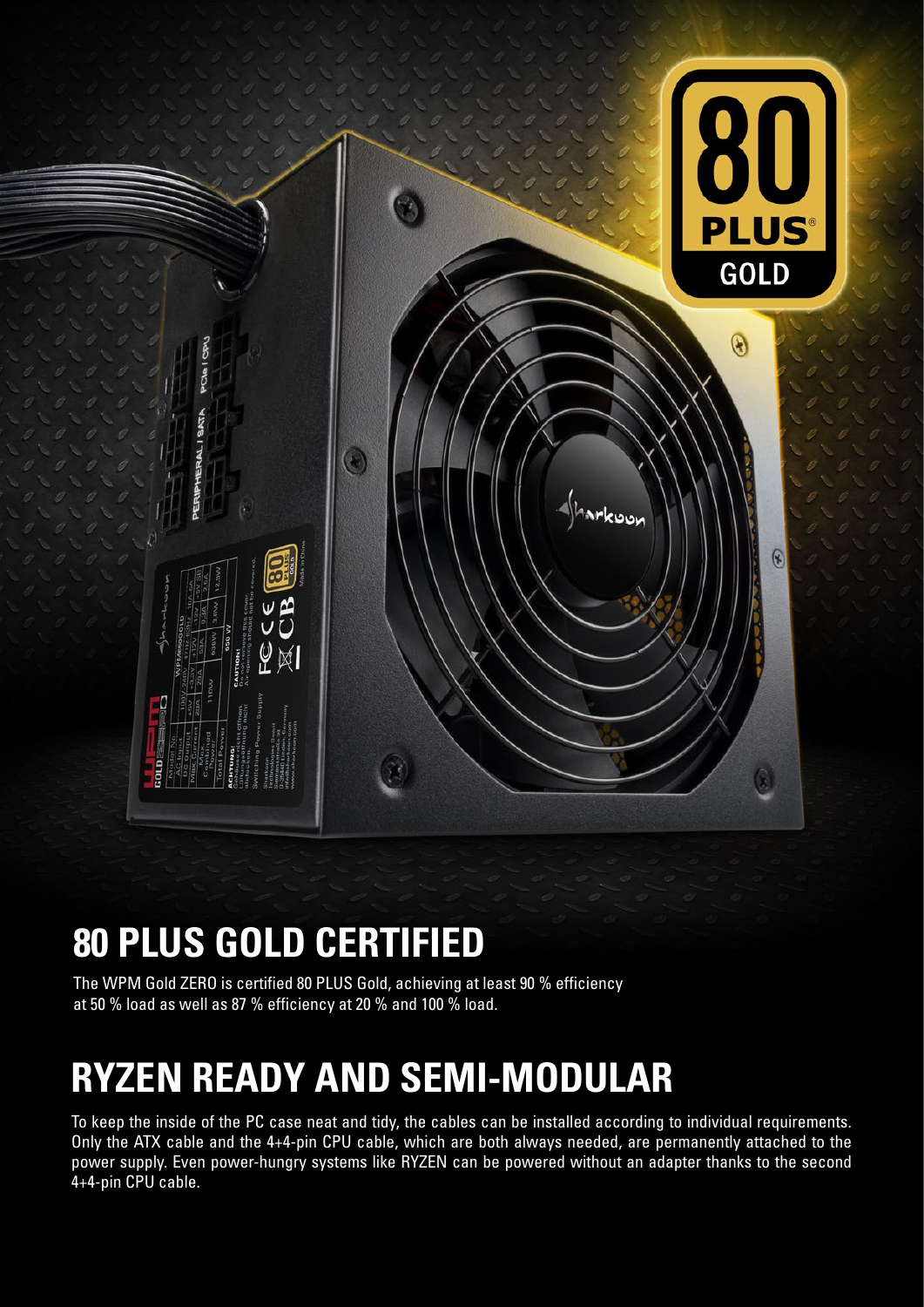

**RPM**

## **ZERO RPM FUNCTION**

At low to medium loads, silent operation occurs by disabling the fan rotation of the power supply. When the system again requires an active cooling, the fan rotation is automatically re-activated.

**FAN SPEED**



and can therefore vary.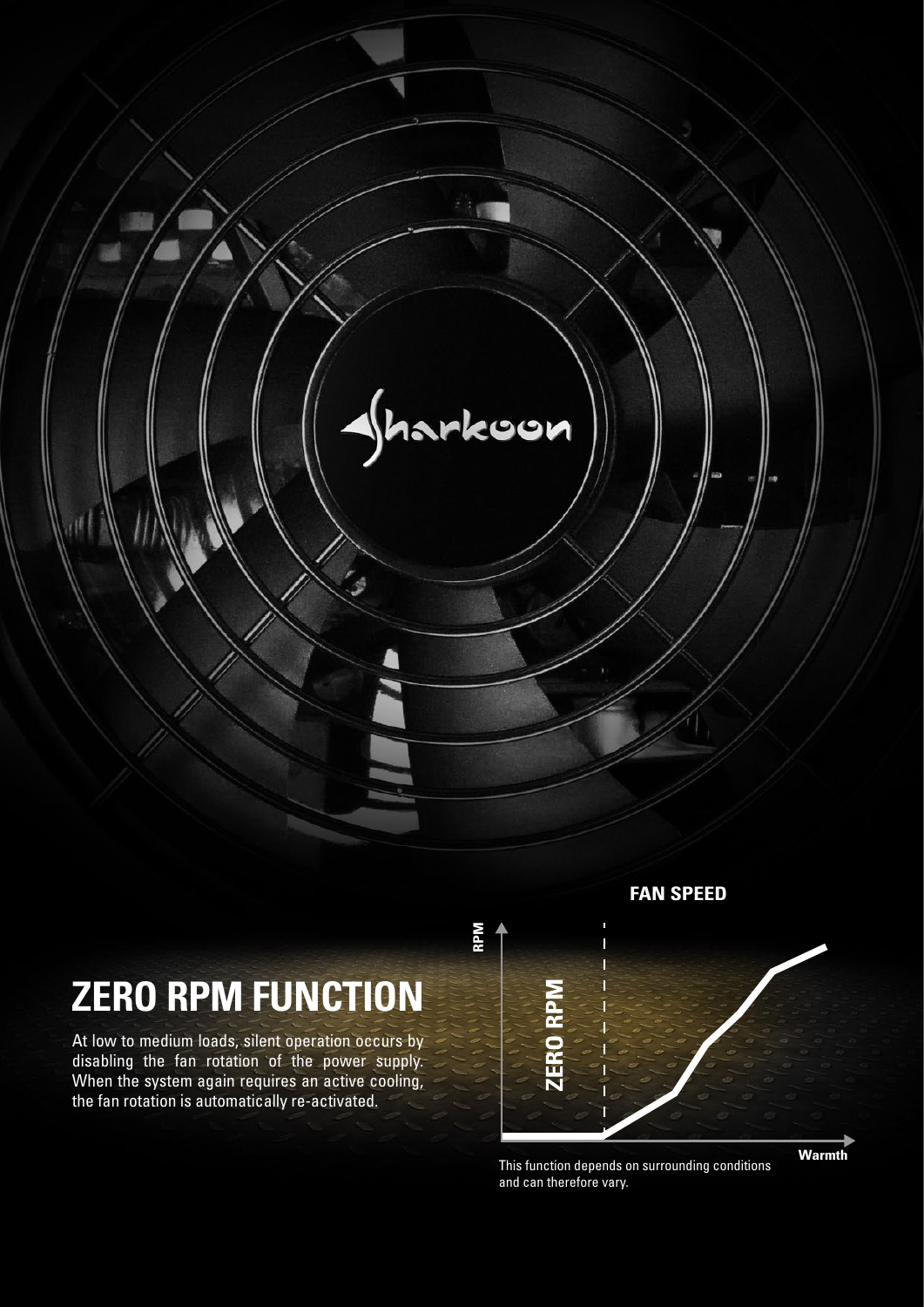## **CONNECTION OPTIONS AND CABLE DIAGRAM**